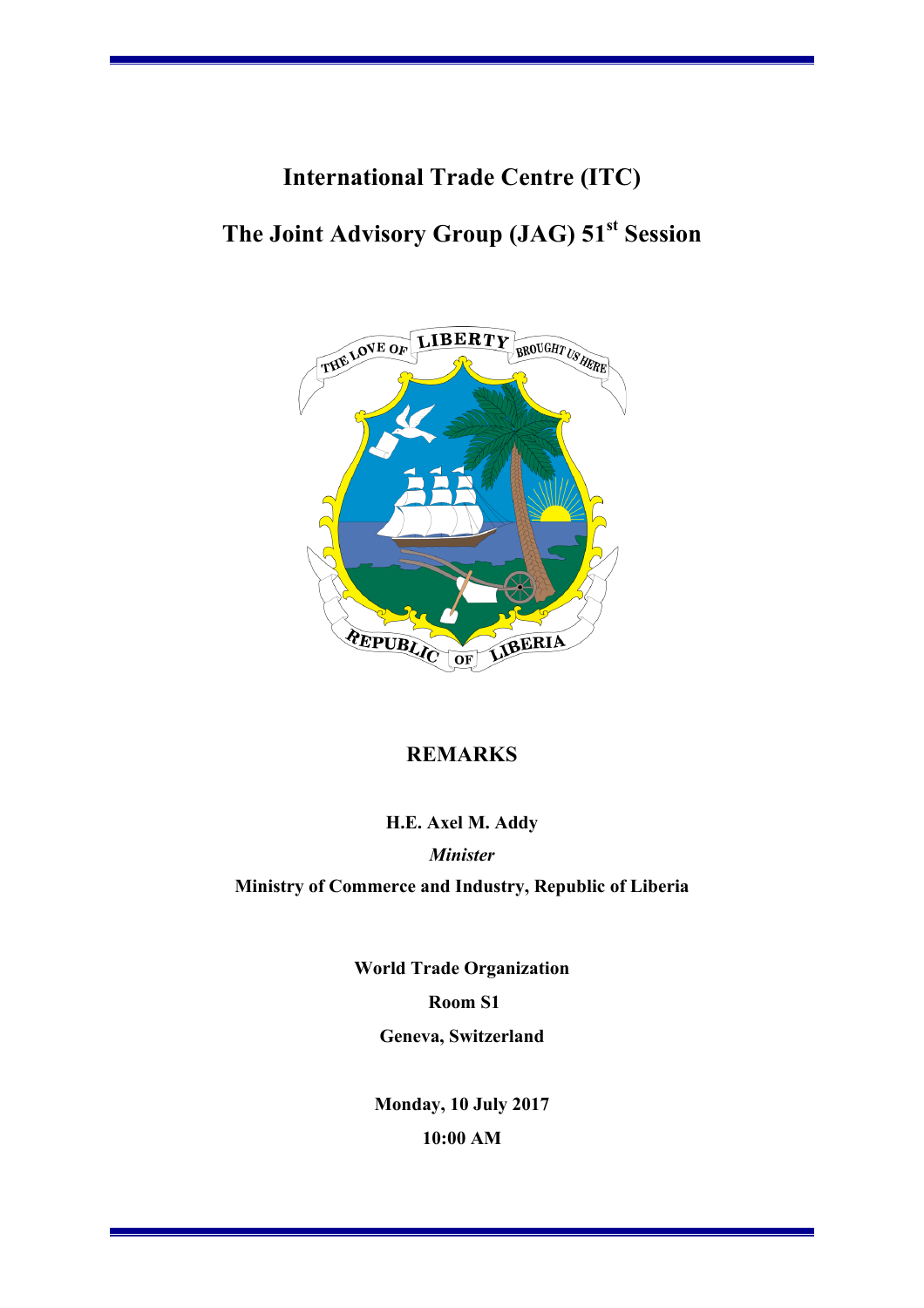

### **Salutations**

Director-General Roberto Azevêdo;

Secretary-General Mukhisa Kituyi;

Executive Director Ms. Arancha González;

Outgoing Chair H.E. Mr. Negash Kebret Botora;

Incoming Chair H. E. Ms. Frances Mary Lisson;

Our Development Partners;

Members of civil society present;

Distinguished Ladies and gentlemen.

Good morning.

- 1. I am honoured to attend today's  $51<sup>st</sup>$  Joint Advisory Group Meeting. I bring you greetings on behalf of Her Excellency, Mrs. Ellen Johnson Sirleaf, President of Liberia and the people of Liberia.
- 2. Being back in Geneva brings back fond memories: It was only a little over one year ago, on June 14th, 2016, when Liberia deposited its Instrument of the Acceptance of the Accession Package to the WTO, meeting the final requirement for WTO Membership and thus becoming the 163rd member of the WTO. This remarkable milestone would not have been possible without the critical role of ITC and particularly the dynamic leadership of my big sister, ITC talented, innovative, passionate and committed Executive Director, Ms. Arancha Gonzales. Please join me in applauding the ITC family.
- 3. It was December 2013, when we held our first meeting in Bali and I met Arancha, Joakim and Cheidu to talk about Liberia's accession and that early morning breakfast meeting will set the course for the fastest accession process in the history of this organization.
- 4. Thanks to the work of ITC, we were able to fast track the stakeholder consultative process to formulate strategies to tackle commitments in our accession package. Simultaneously, ITC played a critical role as I, as a newly appointed minister with a new commitment to transforming SMEs in Liberia, embarked on new Legislation called the Small Business Empowerment Act creating a new Bureau of Small Business Administration in the Ministry of Commerce. We collectively embarked on the development of the Export Strategies targeting critical sectors for economic diversification and I was very proud to welcome Arancha to Liberia as a special guest of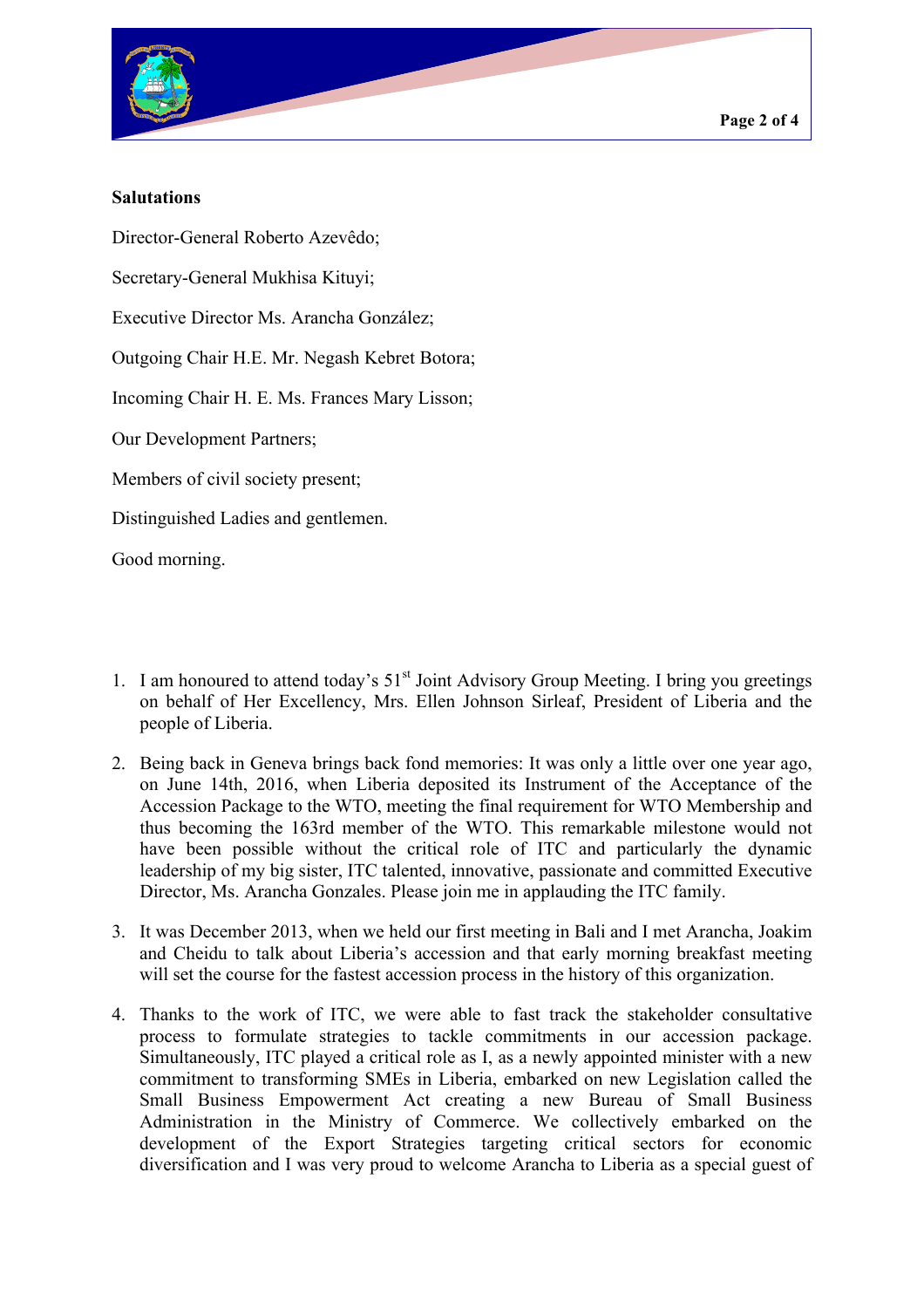

our President to launch the national export strategies during the second annual MSME conference.

- 5. As one of the key architects behind Liberia's accession, ITC invaluable support has allowed us to lay the foundation for an ever-transforming Liberia. We have laid the foundations for key reforms to ensure a more transparent and predictable business climate that will motivate the transformation of Liberia's invisible economy, our large informal sector dominated by forever innovating SMEs. .
- 6. In what many may describe as a year of global transitions in the first year of implementing the SDGs, in a year of increasing backlash on multilateralism and in an environment where donor funding is becoming more constrained – the work of the ITC is more important than ever.
- 7. In order to develop our economies and put our women and youthful populations to work, we rely on trade and the strengthening of our private sector, as they are the engines for growth. In this context, the ITC has been able to deliver important innovative solutions that taps into production of the invisible economy by bringing to fore the innovations of SMEs and facilitating linkages to local and global value chains.
- 8. The SME Outlook provides powerful insight on much needed sector intelligence to guide policy makers like myself. ITCs solutions are yield innovative outcomes that are linking people, communities, linking opportunities, linking lives where it matters most, sustainable impact, sustainable livelihoods. Promoting textiles in one country, unlocking the potential of the spices in another, and unveiling Liberia's natural endowments in the tourism sector – all are creating new opportunities that is incentivising the invisible economies to formalize, grow, innovate, and transform in a way that is putting food on the tables of many, ensuring marginalize populations, vulnerable populations, women and youth are living a better day in dignity.
- 9. This work is important and it counts today in a world where technology is moving at light speed leaving the majority bottom billion behind. ITC work with SMEs and all of you who support ITC work, helps us all correct the equation by tapping into the innovations and identifying the innovators that helps us truly achieve our collective aspirations as prescribed in the sustainable development goals – poverty, a thing of the past.
- 10. ITC's work brings local to global, the connectivity that reminds us, that even some of the biggest fortune 500 were once SMEs, were simple ideas in back alleys, garages, and backyards that today have transform our world. As many of our people, particularly our youth, are bombarded with technology which often times, interprets for them what it is to live in dignity, they are find themselves with a deep desire to pursue that aspiration regardless of the cost. While not everyone will make it across the Mediterranean or the Atlantic, millions will continue to try at all cost. They often pay the ultimate price in pursuit of the desire to live in the dignity so widely advertised elsewhere.
- 11. ITC's work brings local to Global by facilitating the linkages that is ensuring that dignity is also local, in communities, with families, at home. ITC's in this area is more important now than ever as we live in a world apart from each other in our challenges while closely connected in our collective opportunities and aspirations. ITC's approach to re-enforce